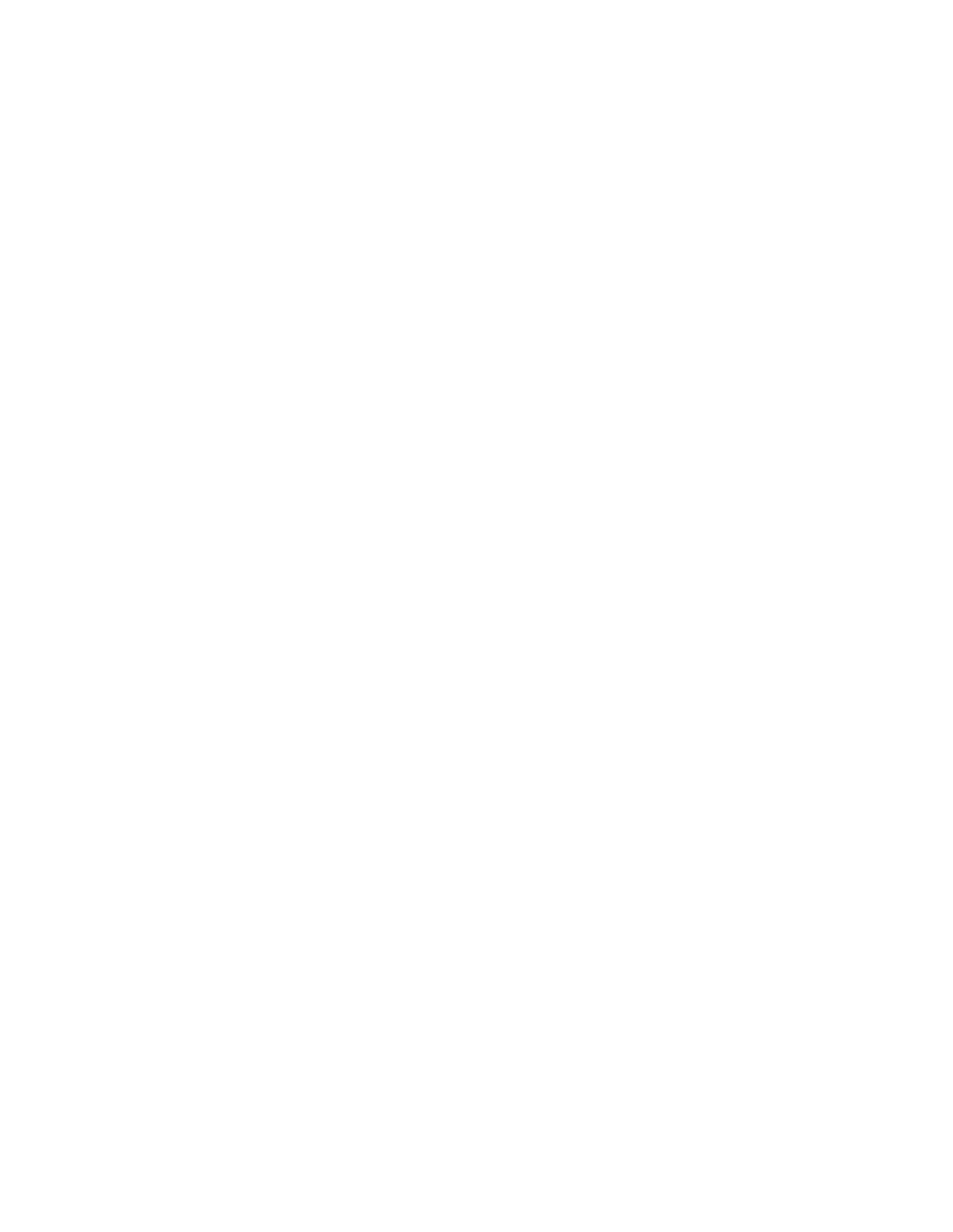### CHC-4Base-Scorecard:CHC121-08-19-16-CHC6@ COL7 \*WP:Carasiti,M.-LP:Chapman,A.-Sv: -CHCrec77-44-FowlerisTopContributorinCHCloss-DahlforCOLinwin

4 Base Score Malaysian lands fabet footing an arcandy of Cycle C 2013 - 2016 Cycled Solutions LLC

|                  | CHC - 4BaseScore - Player 4Score by Batting Order<br>CHC121 - 08-19-16 - CHC 6 @ COL 7<br>WP: Carasiti, M. - LP: Chapman, A. - Sv: - CHC rec 77-44 - Fowler is Top Contributor in CHC loss - Dahl for COL in win |              |              |                         |    |                |                  |              |                |            |                 |  |  |  |
|------------------|------------------------------------------------------------------------------------------------------------------------------------------------------------------------------------------------------------------|--------------|--------------|-------------------------|----|----------------|------------------|--------------|----------------|------------|-----------------|--|--|--|
|                  |                                                                                                                                                                                                                  |              |              |                         |    |                | <b>Bat Order</b> |              |                |            |                 |  |  |  |
| Player           | Team                                                                                                                                                                                                             | Position     | $\mathbf{1}$ | $\overline{\mathbf{2}}$ | 3  | 4              | 5                | 6            | $\overline{7}$ | 8          | 9               |  |  |  |
| Fowler           | CHC                                                                                                                                                                                                              | CF           | 16           |                         |    |                |                  |              |                |            |                 |  |  |  |
| <b>Russell</b>   | CHC                                                                                                                                                                                                              | SS           |              |                         |    |                | 13               |              |                |            |                 |  |  |  |
| <b>Rizzo</b>     | CHC                                                                                                                                                                                                              | 1B           |              |                         | 10 |                |                  |              |                |            |                 |  |  |  |
| <b>Bryant</b>    | <b>CHC</b>                                                                                                                                                                                                       | 3B           |              | 8                       |    |                |                  |              |                |            |                 |  |  |  |
| <b>Baez</b>      | CHC                                                                                                                                                                                                              | 2B           |              |                         |    |                |                  |              |                | $\sqrt{5}$ |                 |  |  |  |
| <b>Hendricks</b> | <b>CHC</b>                                                                                                                                                                                                       | P            |              |                         |    |                |                  |              |                |            | $5\phantom{.0}$ |  |  |  |
| Contreras        | CHC                                                                                                                                                                                                              | $\mathtt{C}$ |              |                         |    |                |                  |              | 4              |            |                 |  |  |  |
| Zobrist          | CHC                                                                                                                                                                                                              | RF-Dsub      |              |                         |    |                |                  |              |                |            | 4               |  |  |  |
| <b>Ross</b>      | CHC                                                                                                                                                                                                              | PH           |              |                         |    | $\overline{2}$ |                  |              |                |            |                 |  |  |  |
| Montero          | CHC                                                                                                                                                                                                              | PH           |              |                         |    |                |                  |              |                |            | $\pmb{0}$       |  |  |  |
| Soler            | CHC                                                                                                                                                                                                              | <b>RF</b>    |              |                         |    | $\pmb{0}$      |                  |              |                |            |                 |  |  |  |
| <b>Szczur</b>    | CHC                                                                                                                                                                                                              | LF           |              |                         |    |                |                  | $\mathbf{0}$ |                |            |                 |  |  |  |

Scorecard Sponsored By



**GO** - Meal and Fitness Tracker By Iolo

https://itunes.apple.com/us/app/go-meal-and-fitness-track-er/id785910082?mt=8

# CHC - 4Score Box - Player Totals<br>CHC121 - 08-19-16 CHC 10 - CHC 10 CHC 10<br>WP: Carasiti, M. - LP: Chapman, A. - Sv: - CHC rec 77-44 - Fowler is Top Contributor in CHC loss - Dahl for COL in win

| Player        |        | Team Position | Bat<br>Ord #   | Credit For Run | PA Bases       | <b>BR</b> Bases | <b>Bases Pushed</b> | Player 4Score  | Appearances    | Productivity<br>Rate |
|---------------|--------|---------------|----------------|----------------|----------------|-----------------|---------------------|----------------|----------------|----------------------|
| Fowler        | CHC CF |               | $\mathbf{1}$   | $\overline{2}$ | 6              | $\mathbf 0$     | 8                   | 16             | 6              | 2.667                |
| Russell       | CHC SS |               | 5              | $\overline{2}$ | $\overline{4}$ | 0               | $\overline{7}$      | 13             | 5              | 2.600                |
| Rizzo         | CHC 1B |               | 3              | $\mathbf{1}$   | $\overline{2}$ | 3               | 4                   | 10             | 5              | 2.000                |
| Bryant        | CHC 3B |               | $\sqrt{2}$     | $\mathbf{1}$   | 4              | $\overline{2}$  | $\mathbf{1}$        | 8              | 6              | 1.333                |
| Baez          | CHC 2B |               | 8              | 0              | $\overline{2}$ | 3               | 0                   | 5              | 5              | 1.000                |
| Hendricks     | CHC P  |               | $9\,$          | $\mathbf 0$    | $\mathbf{1}$   | 3               | $\mathbf{1}$        | 5              | $\overline{2}$ | 2.500                |
| Contreras     | CHC C  |               | $\overline{7}$ | $\mathbf 0$    | $\overline{2}$ | $\overline{2}$  | 0                   | $\overline{4}$ | 5              | 0.800                |
| Zobrist       |        | CHC RF-Dsub   | 9              | 0              | $\mathbf{1}$   | $\overline{2}$  | $\mathbf{1}$        | $\overline{4}$ | $\overline{2}$ | 2.000                |
| Ross          | CHC PH |               | $\overline{4}$ | 0              | $\overline{1}$ | $\pmb{0}$       | 1                   | $\overline{2}$ | $\mathbf{1}$   | 2.000                |
| Montero       | CHC PH |               | $9\,$          | $\mathbf 0$    | $\mathbf 0$    | 0               | 0                   | $\pmb{0}$      | $\mathbf{1}$   | 0.000                |
| Soler         | CHC RF |               | $\overline{4}$ | 0              | $\pmb{0}$      | $\pmb{0}$       | 0                   | $\pmb{0}$      | $\overline{4}$ | 0.000                |
| Szczur        | CHC LF |               | $\,6$          | 0              | $\pmb{0}$      | $\pmb{0}$       | $\pmb{0}$           | $\pmb{0}$      | 5              | 0.000                |
| <b>Totals</b> |        |               |                | 6              | 23             | 15              | 23                  | 67             | 47             | 1.426                |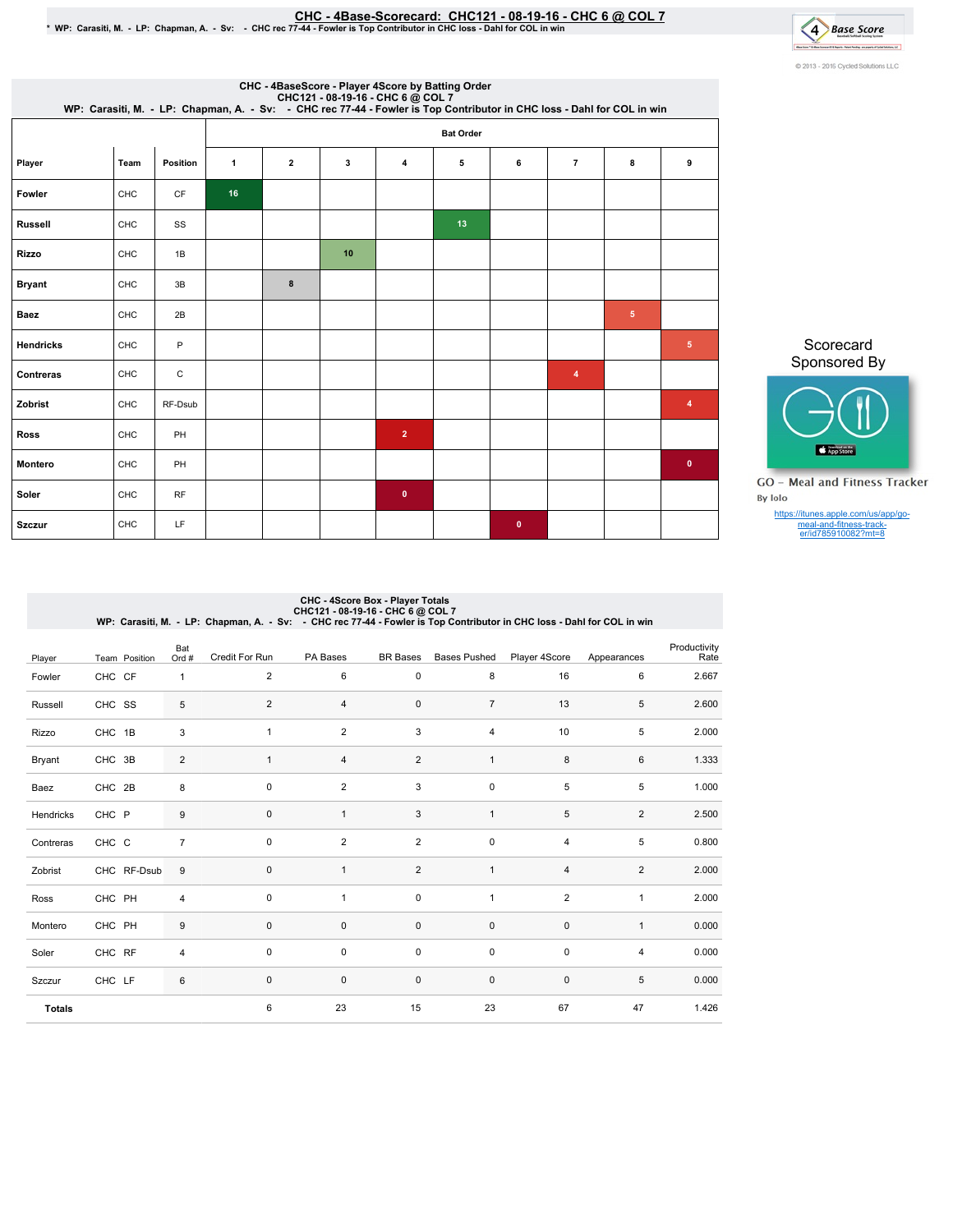|         |                |            |              |    |                         | <b>%DVH6FRU+FDLG</b>                    | &+&                 |  | $\alpha$ |
|---------|----------------|------------|--------------|----|-------------------------|-----------------------------------------|---------------------|--|----------|
| $\pm$ 3 | <b>REIDMWO</b> | $\sqrt{3}$ | & KDSP DO \$ | 6Y | $\lambda + \lambda$ IFF | IRZOBIJIV ZRS & ROMMEXMRIJIO & + & ORVV | 10710<br>DKORI 1821 |  |          |

| & + & %DVH6FRUH 300 HU 6FRUHE \%DWMQJ 2 UGHU<br>$8+8$ # $82/$<br>$8 + 8$<br>: 3 & DUDVLML/0 / 3 & KDSPDQ \$ 6Y & + & UHF ) RZOHULV 7RS&RQMUEXWRULQ& + & ORVV 'DKOLRU& 2 / LQZLQ |         |                  |  |  |  |  |  |  |  |  |  |  |  |
|---------------------------------------------------------------------------------------------------------------------------------------------------------------------------------|---------|------------------|--|--|--|--|--|--|--|--|--|--|--|
| %DW2 UGHU                                                                                                                                                                       |         |                  |  |  |  |  |  |  |  |  |  |  |  |
| 30 MU                                                                                                                                                                           | 7HDP    | 3 RVLMRQ         |  |  |  |  |  |  |  |  |  |  |  |
| ) RZ OHU                                                                                                                                                                        | $8 + 8$ | &)               |  |  |  |  |  |  |  |  |  |  |  |
| 5 XVVHO                                                                                                                                                                         | $8 + 8$ | 66               |  |  |  |  |  |  |  |  |  |  |  |
| $5$ 4] $R$                                                                                                                                                                      | $8 + 8$ | $\%$             |  |  |  |  |  |  |  |  |  |  |  |
| %U DOW                                                                                                                                                                          | $8 + 8$ | $\%$             |  |  |  |  |  |  |  |  |  |  |  |
| 9/10H                                                                                                                                                                           | $8 + 8$ | $\%$             |  |  |  |  |  |  |  |  |  |  |  |
| + HQGUIFNV                                                                                                                                                                      | $8 + 8$ | 3                |  |  |  |  |  |  |  |  |  |  |  |
| & ROWHLDV                                                                                                                                                                       | $8 + 8$ | &                |  |  |  |  |  |  |  |  |  |  |  |
| $=$ REULWV                                                                                                                                                                      | $8 + 8$ | 5) ' VXE         |  |  |  |  |  |  |  |  |  |  |  |
| 5 RW                                                                                                                                                                            | $8 + 8$ | $3+$             |  |  |  |  |  |  |  |  |  |  |  |
| 0 RQMMUR                                                                                                                                                                        | $8 + 8$ | $3+$             |  |  |  |  |  |  |  |  |  |  |  |
| 6ROHU                                                                                                                                                                           | $8 + 8$ | 5)               |  |  |  |  |  |  |  |  |  |  |  |
| 6] FJ XU                                                                                                                                                                        | $8 + 8$ | $\left( \right)$ |  |  |  |  |  |  |  |  |  |  |  |

#### 6 FRUHFDLG 6 SROVRUHG%

<u>KWOSV WACHVDSSORFRPXVDSSJR</u><br>PHDCDQGIWOHAVWODFN<br><u>HUIG "PW</u>

|                                             |                |                        | : $3$ & DUDVLW $0$ / $3$ & KDSPDQ \$ | & + & 6 FRUH%R[ 30D\HU7RWDOV<br>$8 + 8$<br>6Y & + & UF | $8+8$ # $82/$ |                                  | ) RZOHULY 7RS & ROMMEXWRULQ & + & ORW 'DKOLRU& 2 / LQ Z LQ |                     |
|---------------------------------------------|----------------|------------------------|--------------------------------------|--------------------------------------------------------|---------------|----------------------------------|------------------------------------------------------------|---------------------|
| 30MHU                                       | 7HDP 3RVMLIRQ  | %DW<br>$2 \, \text{L}$ | & UHGLV) RU5 XQ 3\$ %DVHV            |                                                        |               | %5 %DVHV %DVHV3XVKHG 300\HU6FRUH | \$SSHDUDGFHV                                               | 3 URGXFWYUW<br>5 DM |
| ) RZ OHU                                    | $& 8 + 8 & 8)$ |                        |                                      |                                                        |               |                                  |                                                            |                     |
| 5 XVVHO                                     | $&+866$        |                        |                                      |                                                        |               |                                  |                                                            |                     |
| $5$ <sup><math>\parallel</math></sup> $ $ R | $8 + 8$ %      |                        |                                      |                                                        |               |                                  |                                                            |                     |
| %UDQW                                       | $8+8$ %        |                        |                                      |                                                        |               |                                  |                                                            |                     |
| %DH                                         | $8+8$ %        |                        |                                      |                                                        |               |                                  |                                                            |                     |
| + HQGUENV                                   | $8 + 8$ 3      |                        |                                      |                                                        |               |                                  |                                                            |                     |
| & ROWHLDV                                   | $8 + 8$ &      |                        |                                      |                                                        |               |                                  |                                                            |                     |
| $=$ REUMV                                   | $8+8$ 5) WE    |                        |                                      |                                                        |               |                                  |                                                            |                     |
| 5 RW                                        | $&+8$ 3+       |                        |                                      |                                                        |               |                                  |                                                            |                     |
| 0 ROMUR                                     | $&+8$ 3+       |                        |                                      |                                                        |               |                                  |                                                            |                     |
| 6 ROHU                                      | $8+8$ 5)       |                        |                                      |                                                        |               |                                  |                                                            |                     |
| 6] FJ XU                                    | $8+8$ ()       |                        |                                      |                                                        |               |                                  |                                                            |                     |
| 7RWDOV                                      |                |                        |                                      |                                                        |               |                                  |                                                            |                     |
|                                             |                |                        |                                      |                                                        |               |                                  |                                                            |                     |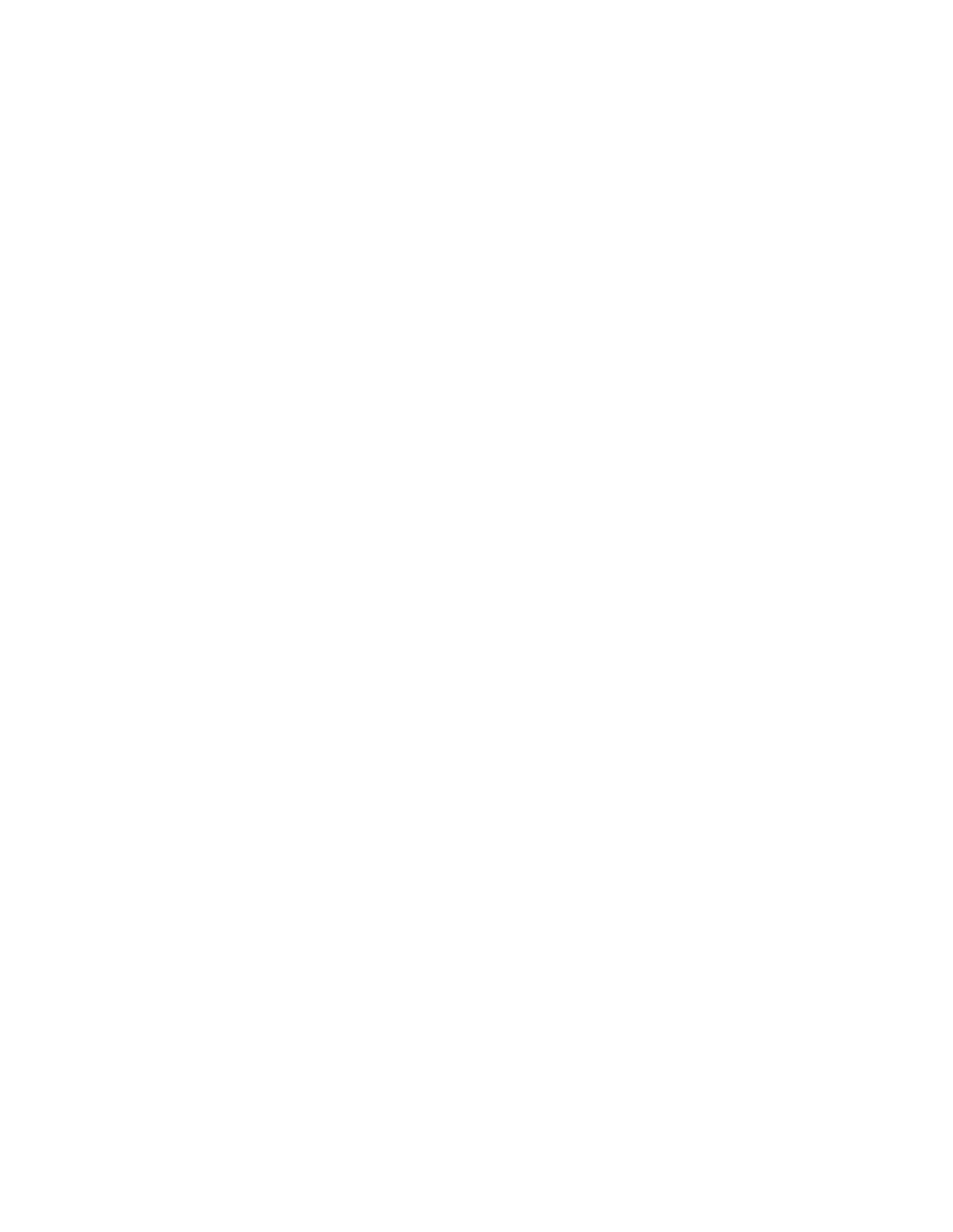## <u>CHC - 4Base-Scorecard: CHC121 - 08-19-16 - CHC 6 @ COL 7</u>

\*WP:Carasiti,M.-LP:Chapman,A.-Sv: -CHCrec77-44-FowlerisTopContributorinCHCloss-DahlforCOLinwin

|                  |               |                    |                      | Detail by Bat Order/Player |                                |                                 |                              |                                |                                       |
|------------------|---------------|--------------------|----------------------|----------------------------|--------------------------------|---------------------------------|------------------------------|--------------------------------|---------------------------------------|
| <b>Bat Order</b> | Player        | Inning             | Play Text            | LOBStatus                  | Credit For Run                 | PA Bases                        | <b>BR</b> Bases              | <b>Bases Pushed</b>            | Player 4Score                         |
|                  |               | 01                 | .HomeRun LF          |                            | $\mathbf{1}$                   | 4                               | $\mathbf 0$                  | 4                              | 9                                     |
|                  |               | 03                 | Κ                    |                            | $\boldsymbol{0}$               | $\mathbf 0$                     | $\mathbf 0$                  | $\mathbf 0$                    | $\mathsf{O}\xspace$                   |
|                  |               | 05                 | $5 - 3$              |                            | $\mathbf 0$                    | $\boldsymbol{0}$                | $\mathbf 0$                  | $\boldsymbol{0}$               | $\mathsf{O}\xspace$                   |
| $\mathbf{1}$     | Fowler        | 07                 | $5-3$                |                            | $\mathbf 0$                    | $\boldsymbol{0}$                | $\mathbf 0$                  | $\boldsymbol{0}$               | $\mathsf 0$                           |
|                  |               | 10                 | Walk +FO'd-5-4       |                            | $\mathbf 0$                    | $\mathbf{1}$                    | $\mathbf 0$                  | $\boldsymbol{0}$               | 1                                     |
|                  |               | 11                 | 8.Single             | Left on 1st                | $\mathbf{1}$                   | $\mathbf{1}$                    | $\mathbf 0$                  | $\overline{4}$                 | 6                                     |
|                  |               |                    |                      | <b>Player Totals</b>       | $\underline{2}$                | $\underline{6}$                 | $\underline{0}$              | 8                              | 16                                    |
|                  |               | 01                 | Κ                    |                            | $\mathbf 0$                    | $\boldsymbol{0}$                | $\mathbf 0$                  | $\boldsymbol{0}$               | $\mathsf{O}\xspace$                   |
|                  |               | 03                 | 7.Single             | Left on 2nd                | $\mathbf 0$                    | $\mathbf{1}$                    | $\mathbf{1}$                 | $\overline{1}$                 | $\ensuremath{\mathsf{3}}$             |
|                  |               | 05                 | 7.Single +PO-1-3     |                            | $\mathbf{1}$                   | $\mathbf{1}$                    | $-1$                         | $\overline{1}$                 | $\overline{c}$                        |
| $\overline{2}$   | <b>Bryant</b> | 08                 | 7.Single             | Left on 2nd                | $\mathbf 0$                    | $\mathbf{1}$                    | $\mathbf{1}$                 | $\boldsymbol{0}$               | $\overline{c}$                        |
|                  |               | 10                 | 5-4-FO               | Left on 2nd                | $\mathbf 0$                    | $\mathbf{1}$                    | $\mathbf{1}$                 | $-1$                           | $\mathbf{1}$                          |
|                  |               | 11                 | 9                    |                            | $\mathbf 0$                    | $\boldsymbol{0}$                | $\mathbf 0$                  | $\boldsymbol{0}$               | $\mathsf{O}\xspace$                   |
|                  |               |                    |                      | <b>Player Totals</b>       | $\underline{\mathbf{1}}$       | $\overline{4}$                  | $\underline{2}$              | $\overline{1}$                 | $\underline{8}$                       |
|                  |               | 01                 | $4 - 3$              |                            | $\mathbf 0$                    | $\boldsymbol{0}$                | $\mathbf 0$                  | $\mathbf 0$                    | $\mathsf{O}\xspace$                   |
|                  |               | 03                 | 8.Single             | Left on 1st                | $\mathbf{1}$                   | $\mathbf{1}$                    | $\mathbf 0$                  | $\sqrt{3}$                     | $\,$ 5 $\,$                           |
| 3                | Rizzo         | 06                 | 4.Single             |                            | $\mathbf 0$                    | $\mathbf{1}$                    | $\ensuremath{\mathsf{3}}$    | $\mathbf 0$                    | $\overline{4}$                        |
|                  |               | 08                 | 3-4-3 ProdOut        |                            | $\mathbf 0$                    | $\boldsymbol{0}$                | $\mathbf 0$                  | $\overline{1}$                 | $\mathbf{1}$                          |
|                  |               | 10                 | Κ                    |                            | $\mathbf 0$                    | $\mathsf 0$                     | $\mathbf 0$                  | $\mathbf 0$                    | $\mathsf{O}\xspace$                   |
|                  |               |                    |                      | <b>Player Totals</b>       | $\underline{\mathbf{1}}$       | $\underline{2}$                 | $\overline{3}$               | $\overline{4}$                 | 10                                    |
|                  |               | 01                 | Κ                    |                            | $\mathbf 0$                    | $\boldsymbol{0}$                | $\mathbf 0$                  | $\mathbf 0$                    | $\mathsf{O}\xspace$                   |
|                  |               | 03                 | Κ                    |                            | $\mathbf 0$<br>$\mathbf 0$     | $\mathbf 0$                     | $\mathbf 0$<br>$\mathbf 0$   | $\mathbb O$<br>$\mathbb O$     | $\mathsf{0}$                          |
| 4                | Soler         | 06<br>08           | 8<br>Κ               |                            | $\mathbf 0$                    | $\mathsf 0$<br>$\mathbf 0$      | $\mathbf 0$                  | $\mathbf 0$                    | $\mathsf{O}\xspace$<br>$\mathsf{0}$   |
|                  |               |                    |                      | <b>Player Totals</b>       | $\underline{0}$                | $\underline{0}$                 | $\underline{0}$              | $\underline{0}$                | $\underline{0}$                       |
|                  |               | $10$               | 7.Single             | Left on 1st                | $\mathbf 0$                    | $\mathbf{1}$                    | $\mathbf 0$                  | $\overline{1}$                 | $\overline{2}$                        |
|                  | Ross          |                    |                      | <b>Player Totals</b>       | $\underline{0}$                | $\overline{1}$                  | $\underline{0}$              | $\overline{1}$                 |                                       |
|                  |               | 02                 | $6 - 3$              |                            | $\mathbf 0$                    | $\mathbf 0$                     | $\mathbf 0$                  | $\mathbb O$                    | $\frac{2}{0}$                         |
| 5                |               | 04                 | Κ                    |                            | $\mathbf 0$                    | $\mathbf 0$                     | $\mathbf 0$                  | $\boldsymbol{0}$               | $\mathsf{O}\xspace$                   |
|                  |               | 06                 | .HomeRun LF          |                            | $\overline{c}$                 | 4                               | $\mathbf 0$                  | $\overline{7}$                 | $13$                                  |
|                  | Russell       | 08                 | $\,$ 5 $\,$          |                            | $\mathbf 0$                    | $\mathbf 0$                     | $\mathbf 0$                  | $\mathbb O$                    | $\mathsf{0}$                          |
|                  |               | 10                 | Κ                    |                            | $\mathbf 0$                    | $\mathbf 0$                     | $\mathbf 0$                  | $\mathbb O$                    | $\mathsf{O}\xspace$                   |
|                  |               |                    |                      | <b>Player Totals</b>       | $\overline{2}$                 | $\overline{4}$                  | $\underline{0}$              | $\underline{7}$                | 13                                    |
|                  |               | 02                 | $4 - 3$              |                            | $\mathbf 0$                    | $\boldsymbol{0}$                | $\mathbf 0$                  | $\mathbb O$                    | $\mathsf{O}\xspace$                   |
|                  |               | 04                 | Κ                    |                            | $\mathbf 0$                    | 0                               | $\mathsf{O}\xspace$          | $\mathsf 0$                    | $\mathbf 0$                           |
|                  |               | 06                 | $4 - 3$              |                            | $\mathbf 0$                    | $\mathsf{O}\xspace$             | $\mathbf 0$                  | $\mathbb O$                    | $\mathbf 0$                           |
| 6                | <b>Szczur</b> | 09                 | $4 - 3$              |                            | $\mathbf 0$                    | $\mathbf 0$                     | $\mathsf 0$                  | $\mathsf 0$                    | $\mathsf{O}\xspace$                   |
|                  |               | 11                 | $\overline{7}$       |                            | $\mathbf 0$                    | $\mathbf 0$                     | $\mathsf 0$                  | $\mathbb O$                    | $\mathsf{0}$                          |
|                  |               |                    |                      | <b>Player Totals</b>       | $\underline{0}$                | $\underline{0}$                 | $\underline{0}$              | $\underline{0}$                | $\underline{0}$                       |
|                  |               | 02                 | Κ                    |                            | $\mathbf 0$                    | $\mathbf 0$                     | $\mathsf 0$                  | $\mathsf 0$                    | $\overline{\mathbf{0}}$               |
|                  |               | 04                 | $6 - 3$              |                            | $\mathbf 0$                    | $\mathbf 0$                     | $\mathsf 0$                  | $\mathbb O$                    | $\mathsf{O}\xspace$                   |
| $\overline{7}$   | Contreras     | 06                 | 8.Single -Out2nd-8-6 |                            | $\mathbf 0$                    | 1                               | $-1$                         | $\mathbb O$                    | $\mathsf{0}$                          |
|                  |               | 09                 | $\overline{7}$       |                            | $\mathbf 0$                    | $\mathbf 0$                     | $\mathsf 0$                  | $\mathsf 0$                    | $\mathsf{0}$                          |
|                  |               | 11                 | 7.Single             |                            | $\mathbf 0$                    | $\mathbf{1}$                    | $\sqrt{3}$                   | $\mathsf 0$                    | $\overline{4}$                        |
|                  |               |                    |                      | <b>Player Totals</b>       | $\underline{0}$                | $\underline{2}$                 | $\overline{2}$               | $\underline{0}$                | $\frac{4}{0}$                         |
|                  |               | 03                 | $\overline{7}$       |                            | $\mathbf 0$                    | $\mathbf 0$                     | $\mathbf 0$                  | $\mathbb O$                    |                                       |
|                  |               | 05                 | Walk +3rdSB          |                            | $\mathbf 0$                    | $\mathbf{1}$                    | $\sqrt{3}$                   | $\mathbb O$                    | $\overline{4}$                        |
| 8                | Baez          | 07                 | Κ                    |                            | $\mathbf 0$                    | $\mathbf 0$                     | $\mathsf{O}\xspace$          | $\mathsf 0$                    | $\mathsf{O}\xspace$                   |
|                  |               | 09                 | <b>HBP</b>           | Left on 1st                | $\mathbf 0$                    | $\mathbf{1}$                    | $\mathsf 0$                  | $\mathsf 0$                    | $\mathbf{1}$                          |
|                  |               | 11                 | Κ                    |                            | $\mathbf 0$                    | $\mathbf 0$                     | $\mathsf{O}\xspace$          | $\mathsf 0$                    | $\mathsf{O}\xspace$<br>$\overline{5}$ |
|                  |               | 03                 | 8.Single             | <b>Player Totals</b>       | $\underline{0}$<br>$\mathbf 0$ | $\underline{2}$<br>$\mathbf{1}$ | $\overline{3}$<br>$\sqrt{3}$ | $\underline{0}$<br>$\mathsf 0$ | $\overline{4}$                        |
|                  | Hendricks     | 05                 | 1-3-SacBunt          |                            | $\mathbf 0$                    | $\mathsf 0$                     | $\mathsf 0$                  | $\mathbf{1}$                   | $\mathbf{1}$                          |
|                  |               |                    |                      | <b>Player Totals</b>       | $\underline{0}$                | $\overline{1}$                  | $\underline{3}$              | $\overline{1}$                 | $\overline{5}$                        |
|                  |               | 07                 | $5-3$                |                            | $\mathbf 0$                    | $\mathbf 0$                     | $\mathsf{O}\xspace$          | $\mathbf 0$                    | $\mathsf{O}\xspace$                   |
| 9                | Montero       |                    |                      | <b>Player Totals</b>       | $\underline{0}$                | $\underline{0}$                 | $\underline{0}$              | $\underline{0}$                | $\underline{0}$                       |
|                  |               | 09                 | 3U                   |                            | $\mathbf 0$                    | $\mathsf{O}\xspace$             | $\mathsf{O}\xspace$          | $\mathbb O$                    | $\mathsf{0}$                          |
|                  | Zobrist       | 11                 | Walk                 | Left on 3rd                | $\mathbf 0$                    | $\mathbf{1}$                    | $\sqrt{2}$                   | $\overline{1}$                 | $\overline{4}$                        |
|                  |               |                    |                      | <b>Player Totals</b>       | $\underline{0}$                | $\overline{1}$                  | $\overline{2}$               | $\overline{1}$                 | $\overline{4}$                        |
|                  |               | <b>Grand Total</b> |                      |                            | $\underline{6}$                | $\overline{23}$                 | 15                           | $\overline{23}$                | 67                                    |